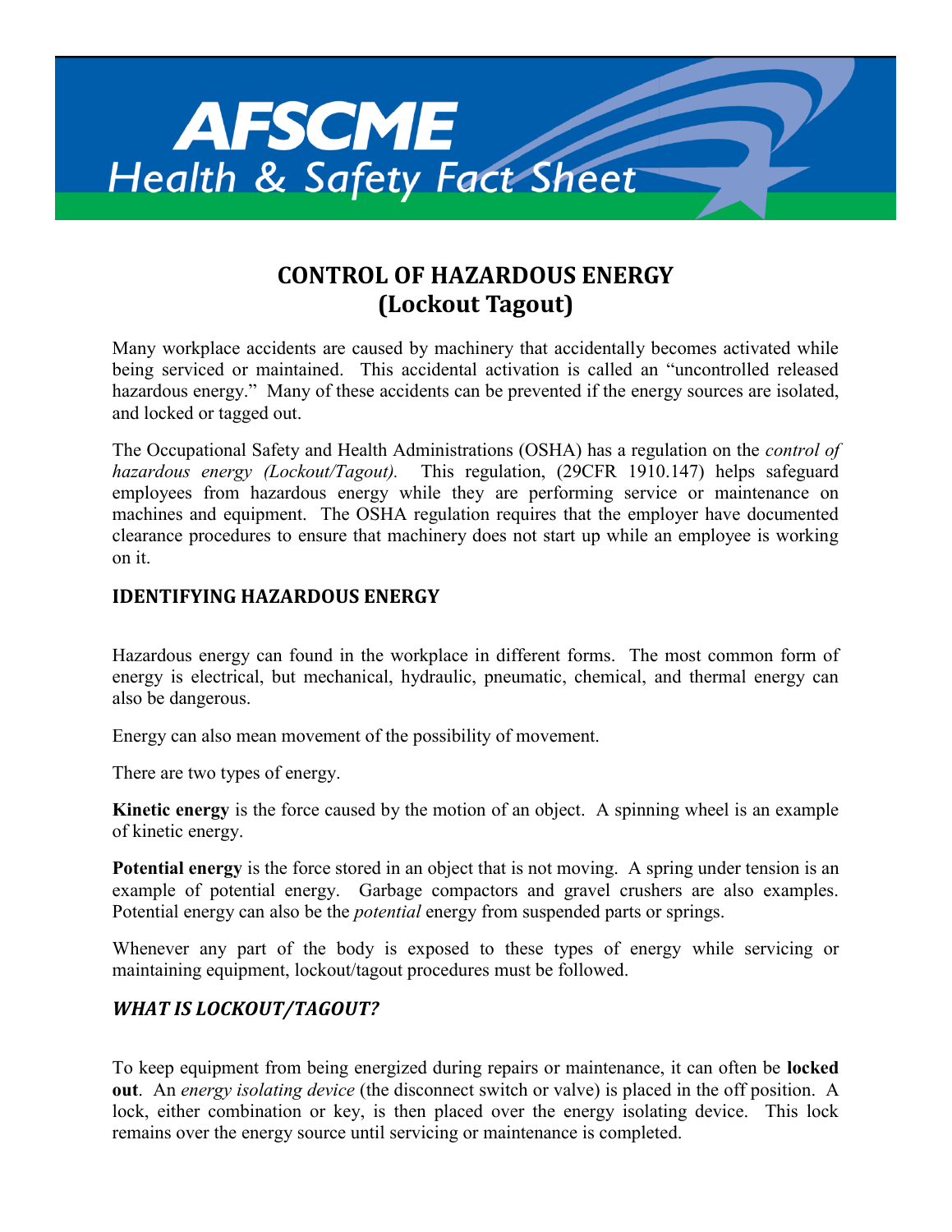A piece of machinery is **tagged out** when the machine is turned off and *tag* with a written warning is attached to the disconnect switch, circuit breaker or valve or other energy isolating device. The purpose of the tag is to assure that the equipment will not be operated until the tag has been removed. Tags used with the lock also identify the employee who is servicing the equipment.

**NOTE**: Push buttons, selector switches and other control circuit type devices are not energy isolating devices.

# *WHEN IS LOCKOUT/TAGOUT NEEDED?*

Lockout/Tagout is required in general industry employment where servicing and maintenance of machines and equipment could cause injury to employees due to unexpected startup or release of stored energy. Such situations could occur when repairing electrical circuit, cleaning or oiling machinery with moving parts, or clearing jammed mechanisms.

AFSCME members have been killed while attempting to unjam garbage compactors, rock crushers and loaders. Others have been scalded to death and drowned because the valves had not been adequately locked out.

Some examples of machine maintenance requiring lockout/tagout are listed below:

- The employee must either remove or bypass machine guards or other safety devices, resulting in exposure to hazards at the "point of operation." (The point of operation is an area on a machine or piece of equipment where work is actually done upon the material being processed);
- The employee is required to place any part of his or her body in contact with the point of operational machine or piece of equipment.
- The employee is required to place any part of his or her body into an area on the machine where it could be caught by moving parts.

# *WHAT DOES OSHA REQUIRE?*

**OSHA** requires employers to establish a **lockout/tagout program** that will:

- Use energy control procedures, employee training and periodic inspection to ensure that machines or processes cannot be started while an employee is repairing, servicing or maintaining.
- Ensure that new or overhauled equipment be designed to accept lockout devices;

Lockout is often bypassed because it is difficult and takes too much time when there may be pressure to get a piece of equipment back on line. To avoid the temptation to bypass lockout procedure, lockout should be as easy and as fast as possible. OSHA requires that conveniently located lockout points must be designed and installed into machinery and equipment, whenever replacement or major repair, renovation or modification of a machine is performed.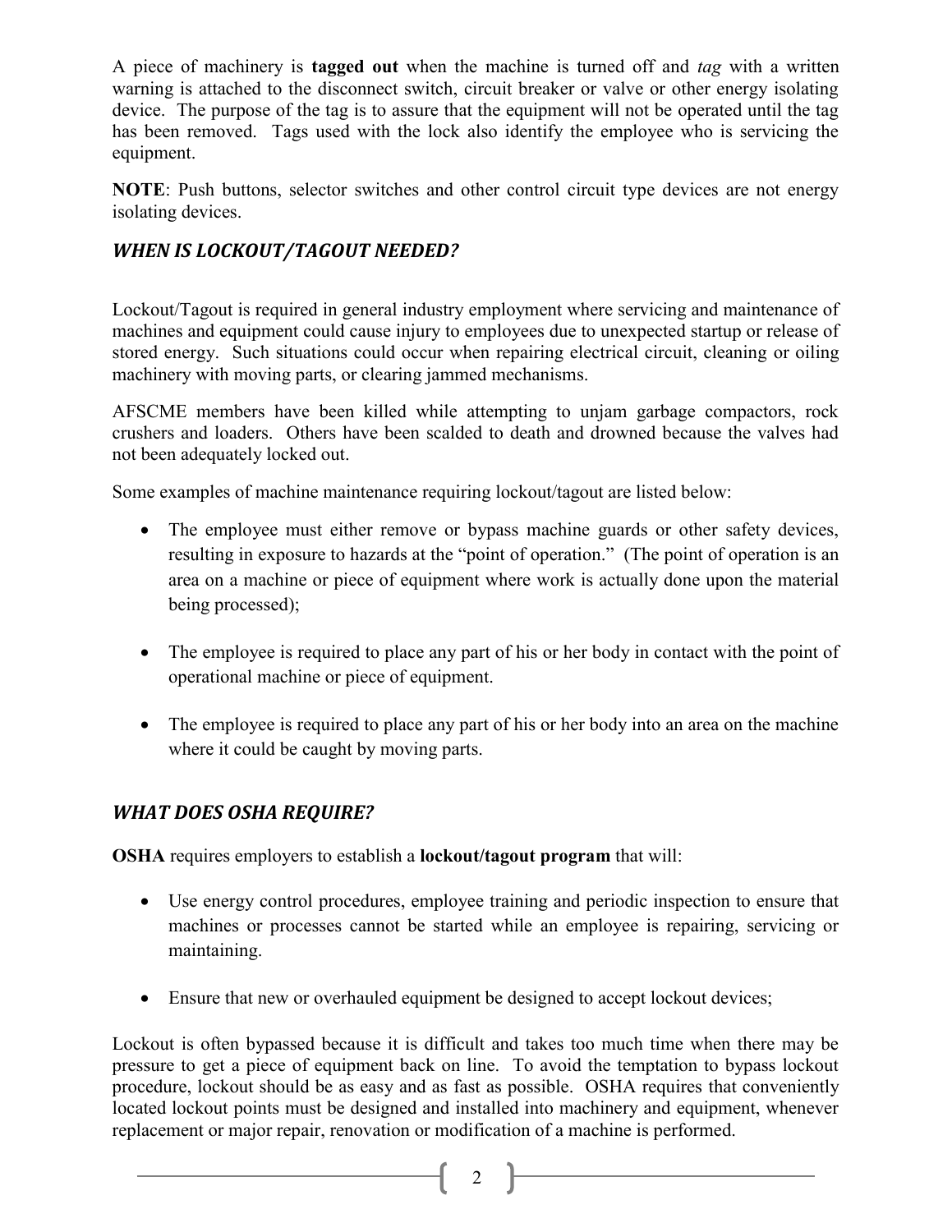- Use a tagout program when locks cannot be used. The tagout program must provide employees with a level of safety equal to that obtained by using a lockout program. Note: Tagout is not as effective as lockout, because tags can be bypassed. In some cases, OSHA also allows tags to be used instead of locks. (see below)
- Establish procedures for release of the lockout/tagout that includes machine inspection, notification and safe positioning of workers and removal of the lockout/tagout device; and
- Obtain locks, tags, chains, wedges, key blocks, adapter pins or self-locking fasteners that identify the employee using them. Locks and tags must be able to withstand the environment to which they are exposed for any extended period. For example, tags used outside should have a plastic covering.

# **Tagout vs. Lockout**

OSHA prefers the use of locks instead of tags when controlling hazardous energy because locks provide a physical restraint. They can-not be removed without a key. The key is in the possession of the employee working on the machine.

Tags are not as effective because they can be removed or ignored by someone who is not aware that the machine is being repaired.

Tags may only be used in two situations:

- 1. When locks cannot be used.
- 2. When the employer can demonstrate that a tagout system will provide *full employee protection.* Full employee protection is a strict set of procedures that employers must follow to ensure that employees are provided with *the same level of safety as using lockout procedures.*

These may include: removing a valve handle, blocking a controlling switch or other measures that will reduce the potential for any accidental energization while tags are attached.

Note: AFSCME agrees with OSHA that lockout is safer than tagout. Always make sure your employer uses lockout procedures whenever possible. If the employer insists on using only tagout procedures, the union safety committee should take extreme care to make sure that the employer has met all of the standard's requirements.

#### **Tagout Program**

When the tagout program is used, it is essential that employees be trained in the limitations of the tags. For example:

3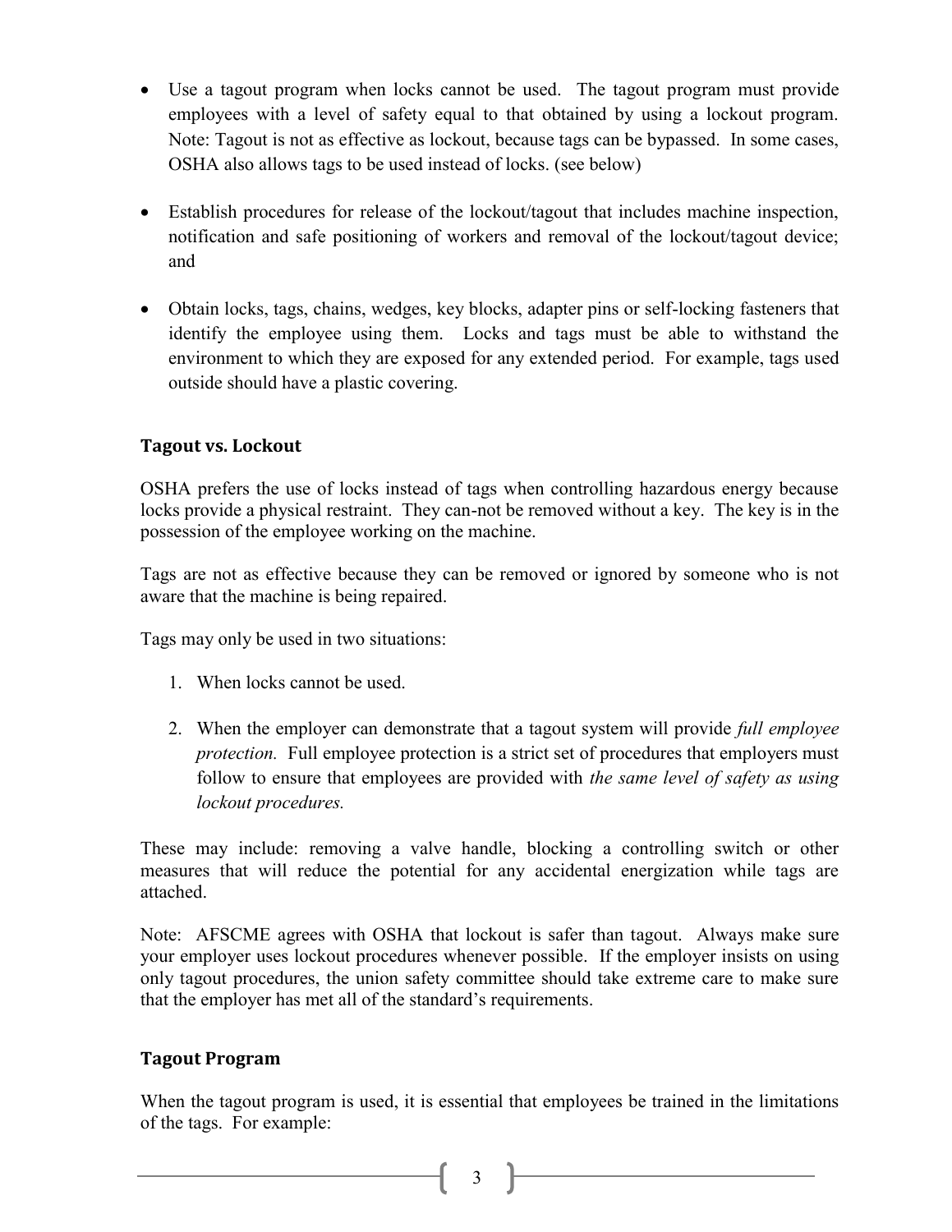- Tags are only *warning devices*. They do not provide the physical restraints that the locks do.
- Tags can provide a *false sense of security* and their meaning may not be understood if all affected employees have not been properly trained.
- It is easier to *bypass or ignore a tag* or remove it without authorization.
- Tags may not be effective unless they are *legible and understandable* by all authorized and affected employees, and all other employees who may work in the area.
- Tags can fall off or be knocked off unless they are *secured attached*.

# **Lockout/Tagout Equipment**

- Lockout and Tagout devices must be durable and substantial so that they can withstand the environment. Wet conditions or chemicals (such as acids) used in the vicinity must not destroy the tags or make them unable to be read. They must be attached so that they cannot accidentally fall off or be easily removed. Simple cardboards tags attached by string or wire are **not** permitted. Tags used outside should be in plastic covers.
- Both lockout and tagout devices must be standardized according to their color, shape or size. Tagout devices must also be standardized according to print and format. This means that only the employer's devices can be used for lockout-tagout.
- Locks and tags should be identifiable. They show the identity of the employees who applied the device.
- Tags must also warn against hazardous conditions with messages that read "DO NOT START, DO NOT OPEN, DO NOT CLOSE, DO NOT ENERGIZE or DO NOT OPERATE."

#### **Applying Lockout/Tagout**

- In preparation for lockout/tagout, the employee and supervisor should agree on the equipment being taken out of operation and type and amount of the energy which needs to be controlled. All employees who will be affected by the lockout/tagout should be notified and advised of the reason.
- The machine or equipment must be shut down in the normal fashion (pushing the "stop" button, closing a valve, throwing a switch, etc.) to avoid any additional hazards to employees.

4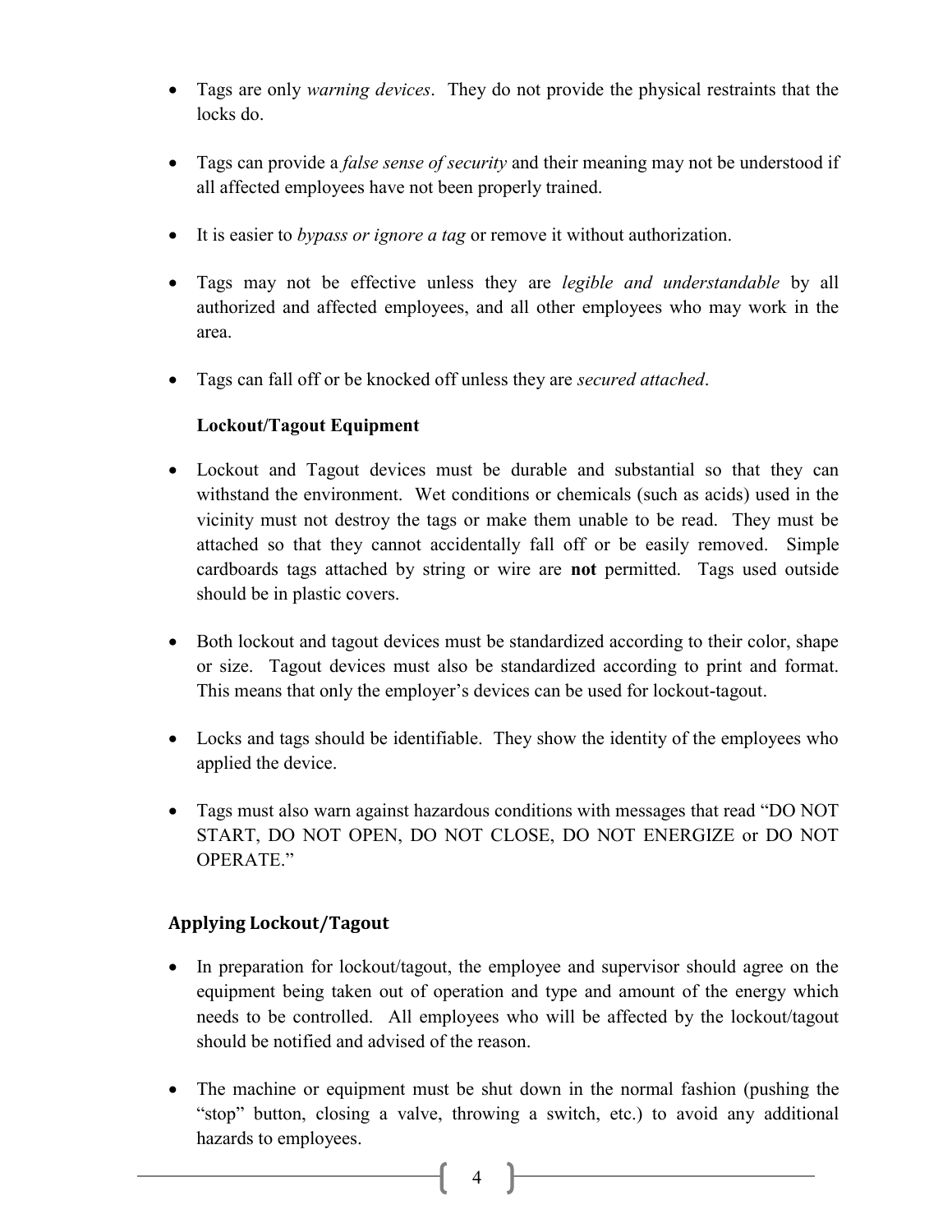- The authorized employee(s) who will service the equipment should locate and identify all energy-isolation devices. Locking out one source of power to a piece of equipment may not be enough. Some machines use a combination of power supplies. If the main power source has been turned off, then so should the backup generator.
- Locks should be attached to each energy-isolating device in a way that will hold device in a "safe" or "off" position. Tags must be put in the same location a lock would be placed. Only the locks and tags supplied by the employer are to be used. Every employee in the work crew must attach his or her personal lock. More than one employee can lock out a single energy isolating device by using a multiple lock hasp.
- If tags are used instead of locks, attach them at the same point as you would a lock, or as close as possible where they will be immediately obvious to anyone attempting to operate the device. Remember, the tags must be filled out completely and correctly.
- Steps must be taken to guard against energy left in the equipment after it has been isolated from its energy sources. For example, the authorized employee(s) must make sure that all parts have stopped moving, tension in springs have been released, piping systems have been drained, valves have been closed and lines have been blocked.
- Use a lockout device if your lock cannot be placed directly on the energy control. A lockout is a device that physically keeps the machine from being turned on, operating or releasing energy.

When this device is used, each employee in the work crew must attach his or her personal lock. Lockouts are design to hold many padlocks. This provides additional protection for the entire service team since the controls cannot be operated until each member of the team has removed his/her lock. Keys for the locks should remain with and be used only by the employees working on the job.

 Before starting work on locked out equipment, authorized employees must know that the equipment has been deenergized by showing that the main disconnect switch or circuit breaker can't be moved to the position, by pushing buttons or other normal operating control(s) and/or by other tests to make sure that the equipment will not operate.

# **Release From Lockout/Tagout**

1. Before the last lock or tag is removed, the employee should check to ensure that all tools have been removed from the work area and the system is completely assembled.

5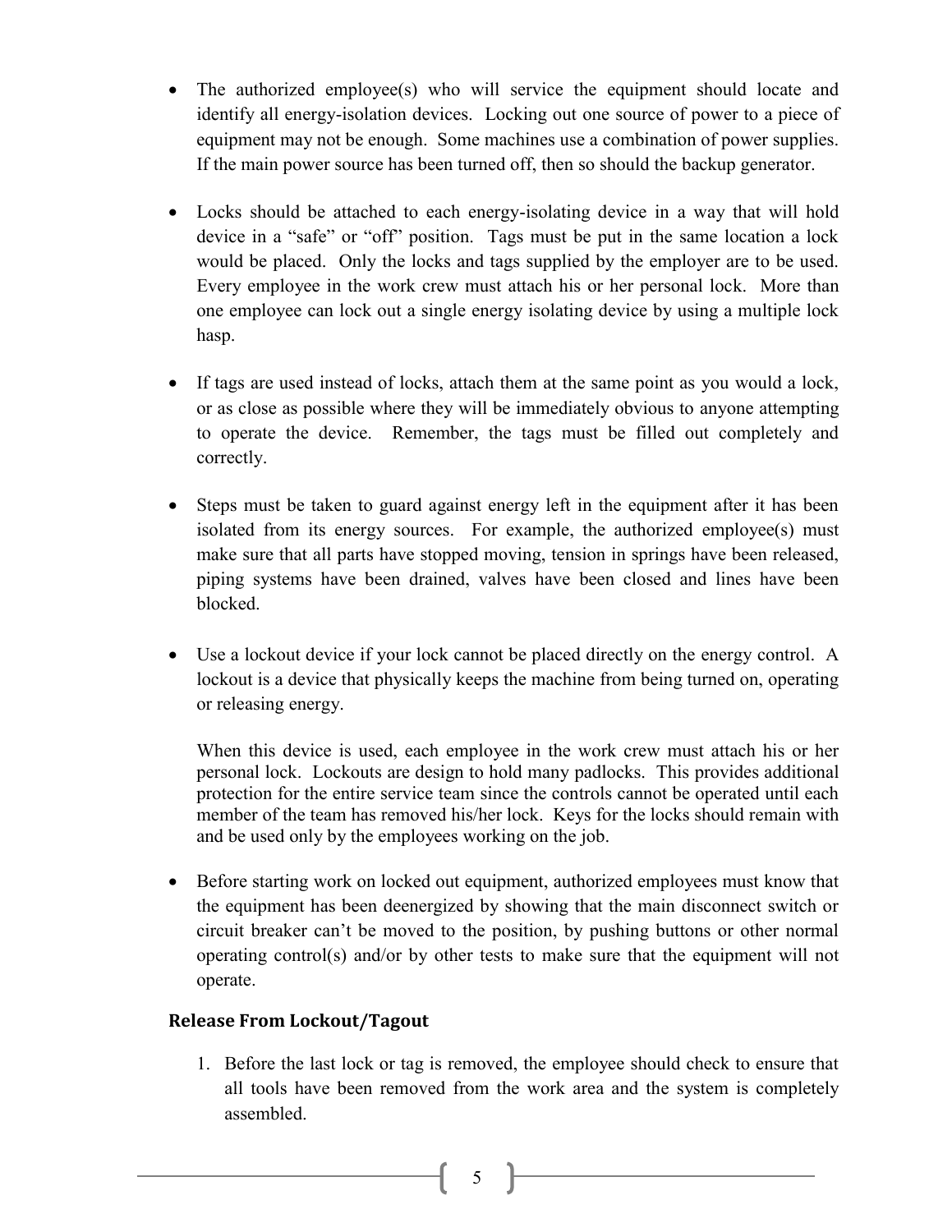- 2. As each employee completes his or her repairs, they should each remove their own lock or tag.
- 3. When all employees are clear of the hazards, all employees who work in the area are notified the lockout/tagout is being removed
- 4. The supervisor is then advised that the equipment is ready to be put back in service.

# **Periodic Inspections**

Periodic inspections of the energy control procedures must be performed annually by an authorized employee. The inspection s must review lockout and tagout procedures and correct any deficiencies.

# **Training**

As important as a lockout/tagout program is, it can only be effective if employees are aware of the program and are trained properly.

Three types of employees are covered by the standard: *authorized, affected, and other.* The amount and type of training that employees receive depends on their job in relation to the machine that is being locked out of tagged out.

**Authorized Employees:** Employees who are authorized to execute the lockout/tagout and perform the servicing or maintenance should receive training in the:

- recognition of all applicable hazardous energy sources (electrical, mechanical, hydraulic, pneumatic, chemical and thermal),
- details about the type and size of the hazardous energy sources present in the workplace, and
- methods necessary for controlling and isolating the energy source.

Authorized employees must possess the knowledge and skills necessary for the safe application, use and removal of energy controls.

**Affected/Other Employees**: *Affected* employees (usually the machine operators or users) and all other employees whose work operations may be in the area of the energy controls need to recognize when the control procedure is set in motion. They also need to understand the purpose of the procedure and the importance of not using or starting up any equipment or machines that are locked out or tagged out.

**Retraining:** Employees should be retrained whenever there is a change in their job assignment, equipment or processes that present a new hazard, or when there is a change in the energy control procedures.

 $6 \quad \}$